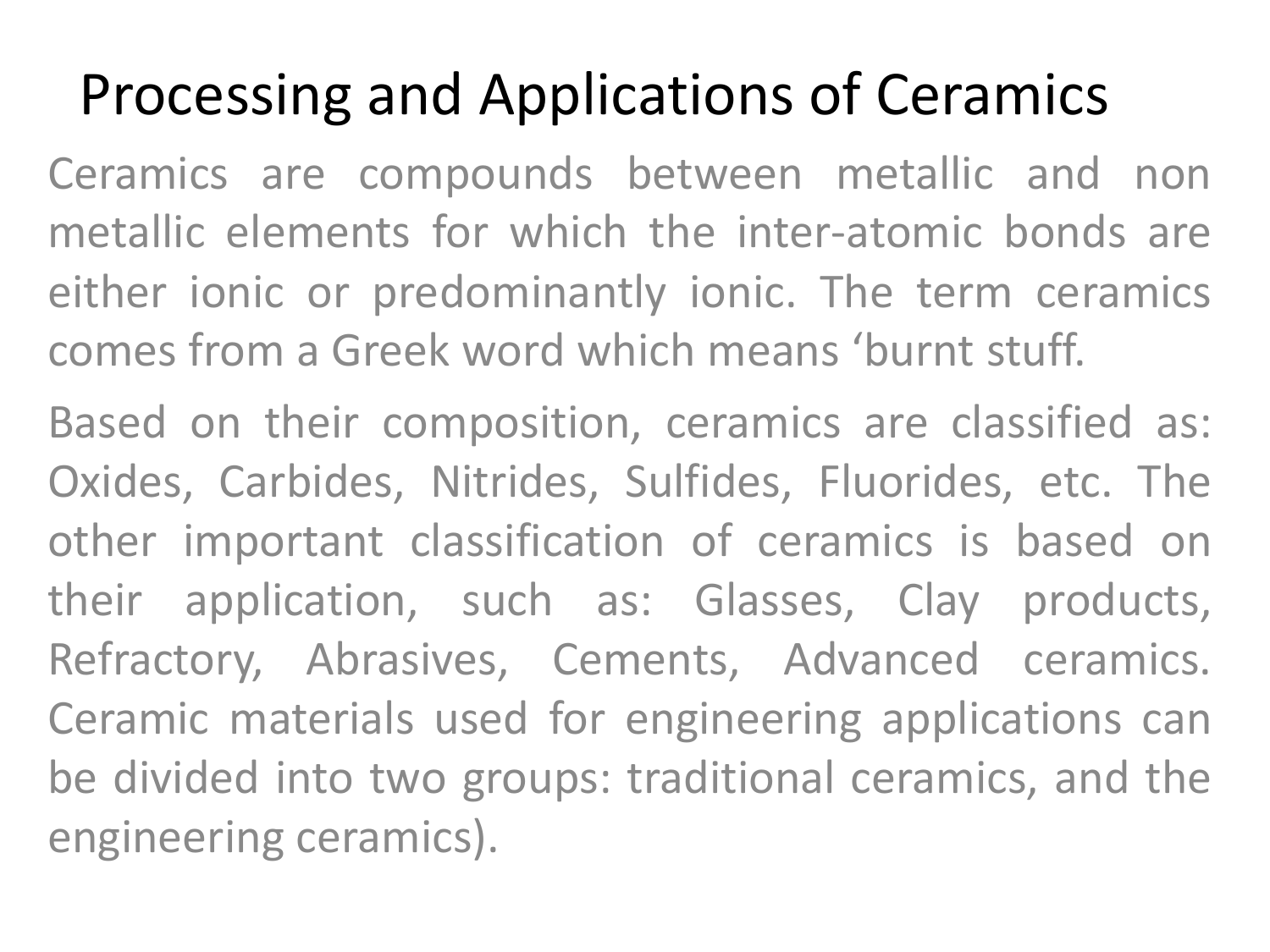Traditional ceramics are made from three basic components: clay, silica (flint) and feldspar. For example bricks, tiles and porcelain articles. However, engineering ceramics consist of highly pure compounds of aluminium oxide  $(Al_2O_3)$ , silicon carbide (SiC) and silicon nitride,  $Si<sub>3</sub>N<sub>4</sub>$ .

.

Glasses are – containers, windows, mirrors, lenses, etc. They are non-crystalline silicates containing other oxides, usually CaO, Na<sub>2</sub>O, K<sub>2</sub>O and Al<sub>2</sub>O<sub>3</sub>which influence the glass properties and its color. Typical property of glasses that is important in engineering applications is its response to heating. There is no definite temperature at which the liquid transforms to a solid as with crystalline materials. A specific temperature, known as glass transition temperature is defined based on viscosity above which material is named as super cooled liquid or liquid, and below it is termed as glass.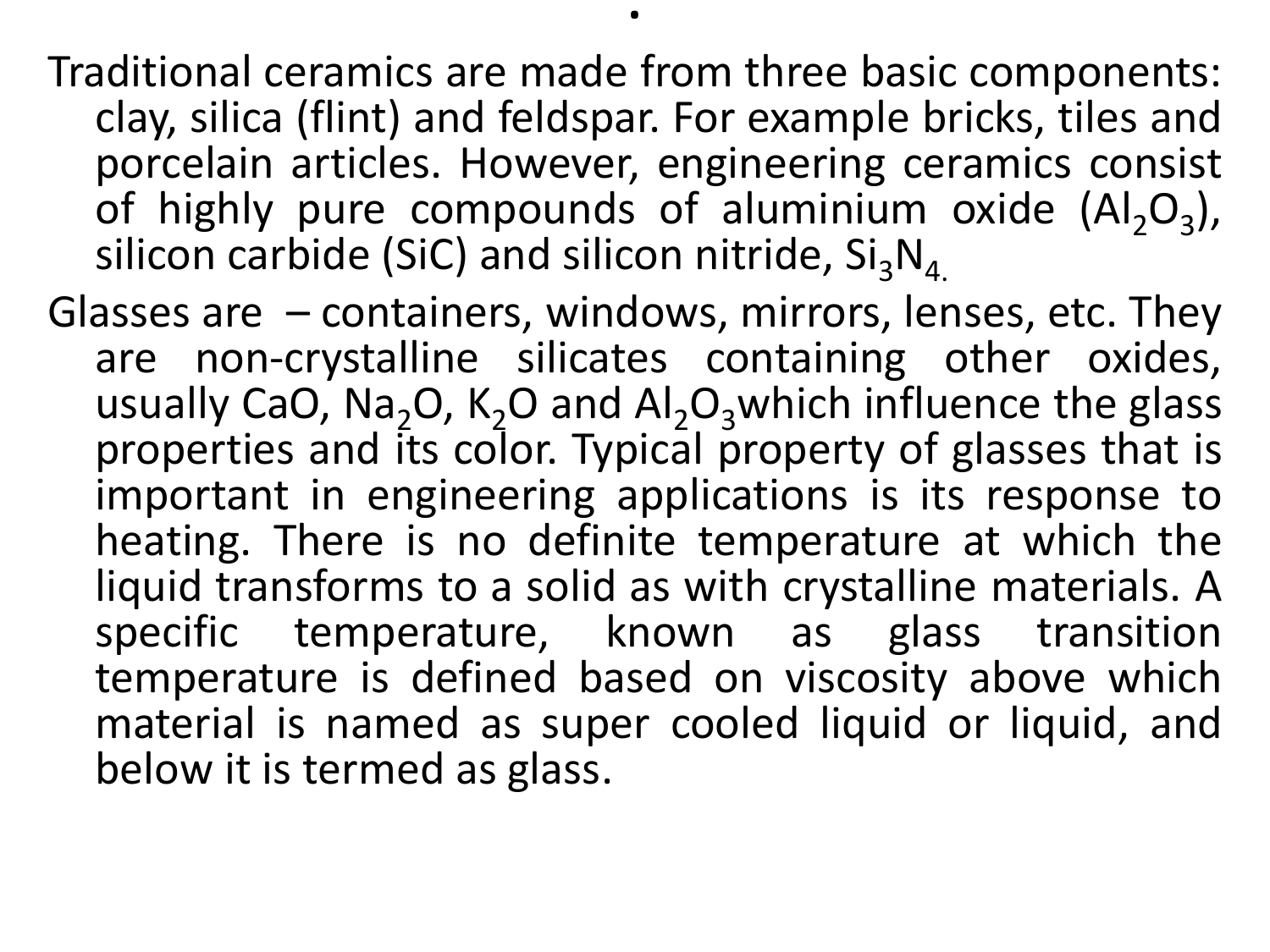Clay is the most widely used ceramic raw material. It is abundant and popular. Clay products are mainly two kinds – structural products (bricks, tiles, sewer pipes) and white-wares (porcelain, chinaware, pottery, etc.).

- Refractories are described by their capacity to withstand high temperatures without melting or decomposing; and their inertness in severe environments. Used for thermal insulation.
- Abrasive ceramics are used to grind, wear, or cut away other materials. Thus the prime requisite for this group of materials is hardness or wear resistance in addition to high toughness. They need to exhibit some refractoriness. Diamond, silicon carbide, tungsten carbide, silica sand, are some typical examples.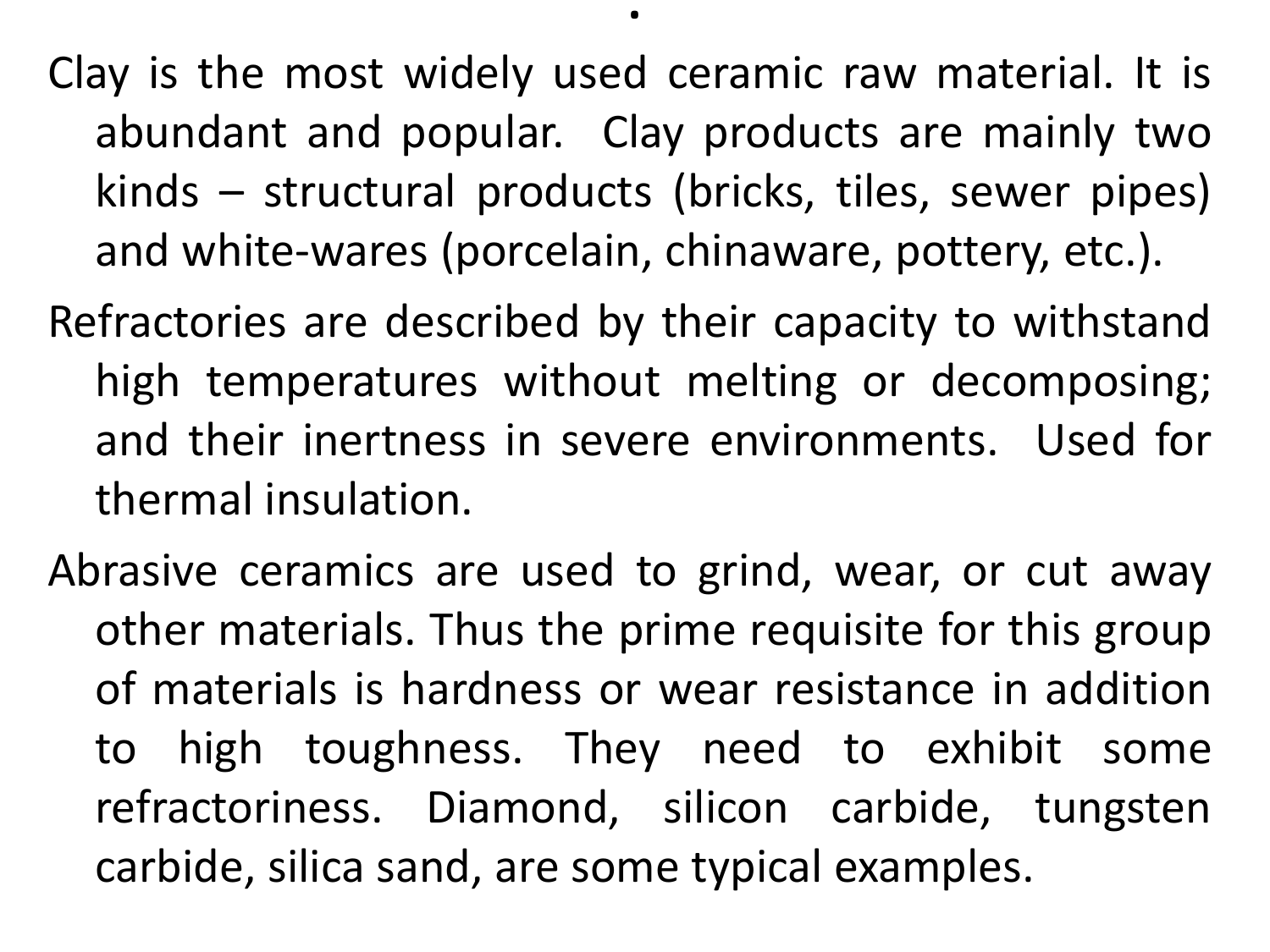Cements -cement, plaster of paris and lime come under this group of ceramics. The characteristic property of these materials is that when they are mixed with water, they form slurry which sets subsequently and hardens finally. Thus it is possible to form virtually any shape. They are also used as bonding phase, for example between construction bricks.

- Advanced ceramics are newly developed and manufactured in limited range for specific applications. Typical applications are heat engines, ceramic armours, electronic packaging, etc.
- Aluminium oxide / Alumina( $AI<sub>2</sub>O<sub>3</sub>$ ) is the most commonly used ceramic material. It is used in many applications such as to contain molten metal, where material is operated at very high temperatures under heavy loads, as insulators in spark plugs, and in some unique applications such as dental and medical use. Chromium doped alumina is used for making lasers.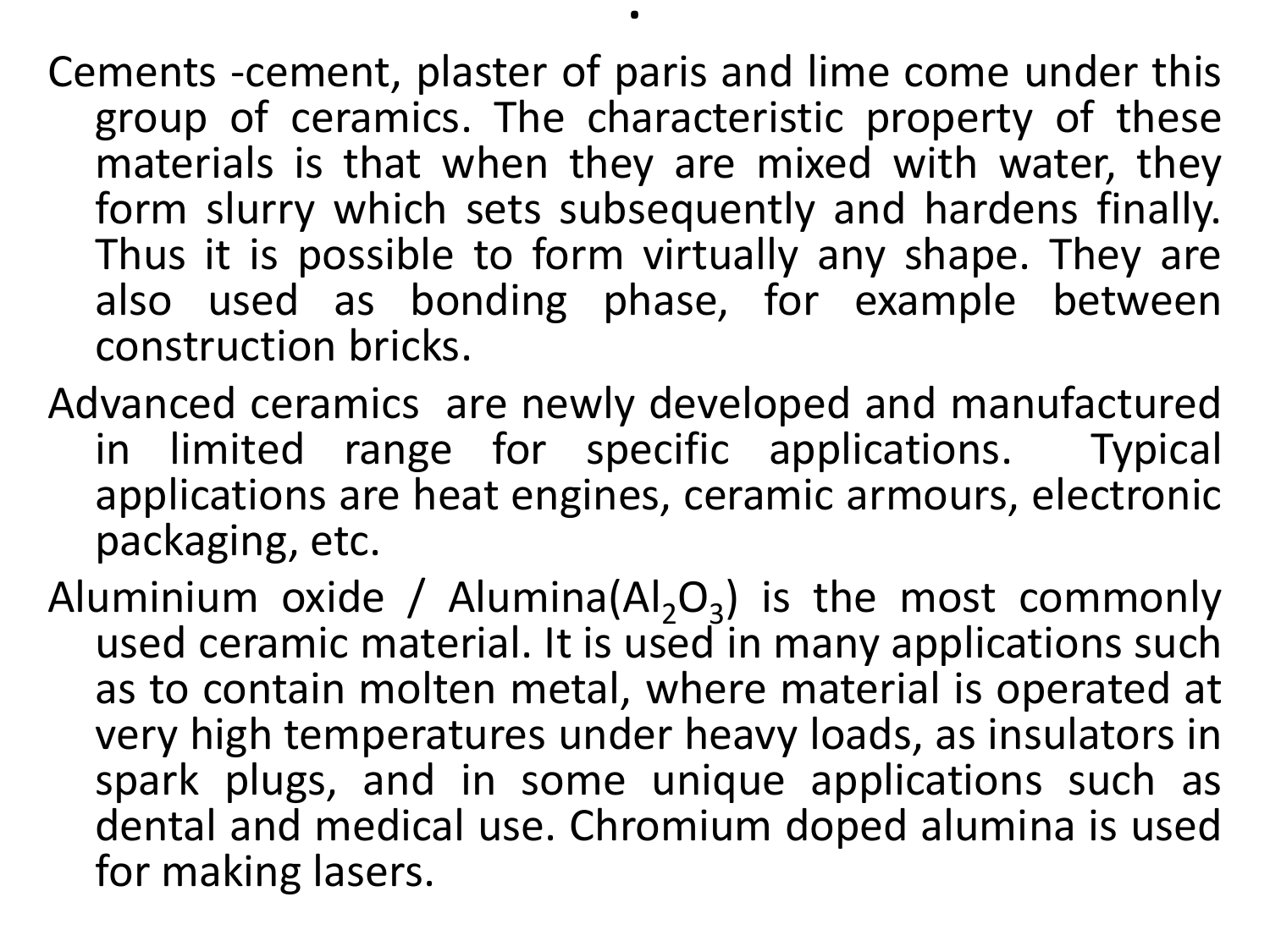Aluminium nitride(A l N) has good electrical insulation but high thermal conductivity properties hence, it is used in electrical circuits operating at a high frequency. It is also suitable for integrated circuits. Other electronic ceramics include – barium titanate (BaTiO<sub>3</sub>) and Cordierite (2MgO-2Al<sub>2</sub>O<sub>3</sub>-5SiO<sub>2</sub>).

- Diamond is the hardest material known in nature. It has many applications such as industrial abrasives, cutting tools, abrasion resistant coatings, etc., in jewellery.
- Lead zirconium titanate (PZT)is the most widely used piezoelectric material, and is used as gas igniters, ultrasound imaging, in underwater detectors.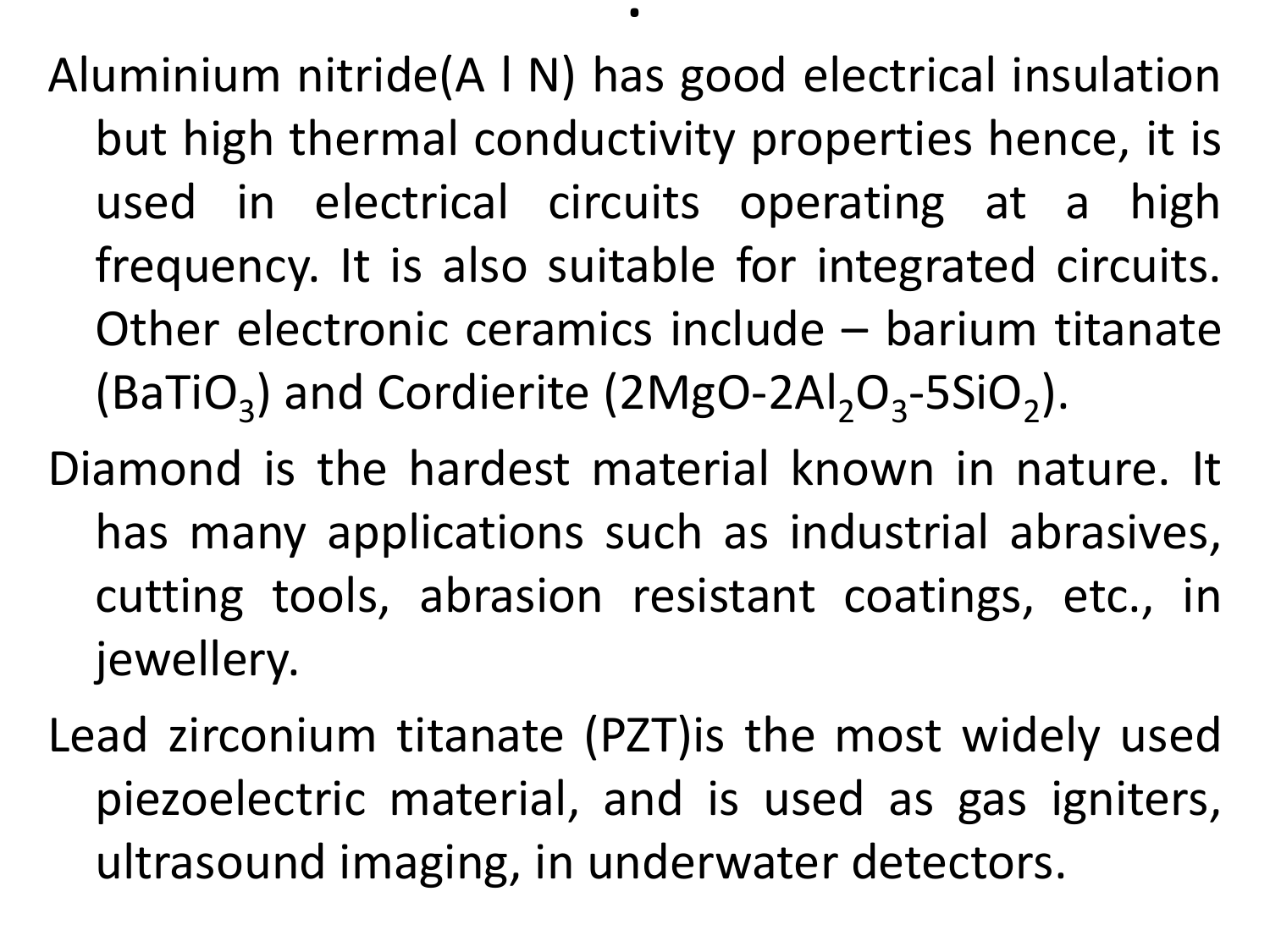Silica,(SiO<sub>2</sub>) is an essential ingredient in many engineering ceramics and the most widely used ceramic material. They are used in thermal insulation, abrasives, laboratory glassware, etc. It is an integral part of optical fibers. Fine particles of silica are used in tires, paints, etc.

.

Silicon carbide,(SiC) is the best ceramic material for very high temperature applications. Used as coatings for protection against extreme temperatures. Also used as abrasive material. It is used as reinforcement in many metallic and ceramic based composites. It is a semiconductor and often used in high temperature electronics.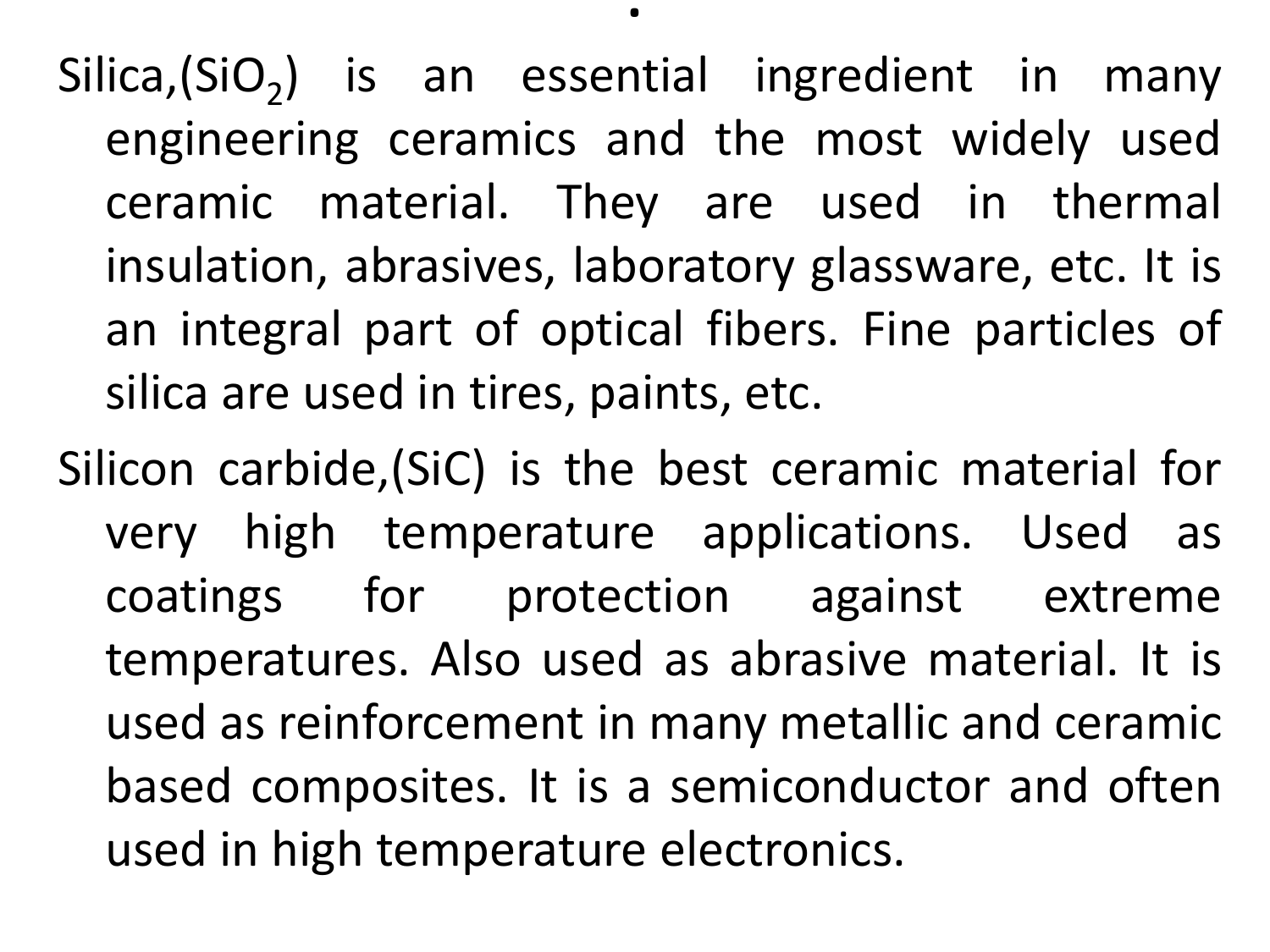.<br>ا<sup>م</sup> Silicon nitride  $(Si<sub>3</sub>N<sub>4</sub>)$  has properties similar to those of SiC but is somewhat lower, and found applications in such as automotive and gas turbine engines.

- Titanium oxide,(TiO2): is mostly used as pigment in paints. It also forms part of certain glass ceramics. It is used in making other ceramics like BaTiO<sub>3</sub>
- Zirconia, (ZrO2) is used in producing many other ceramic materials. It is also used in making oxygen gas sensors, as additive in many electronic ceramics. Its single crystals are part of jewellry.
- Uranium oxide, (UO2) is mainly used as nuclear reactor fuel. The products of fission process are well accommodated within its crystal structure.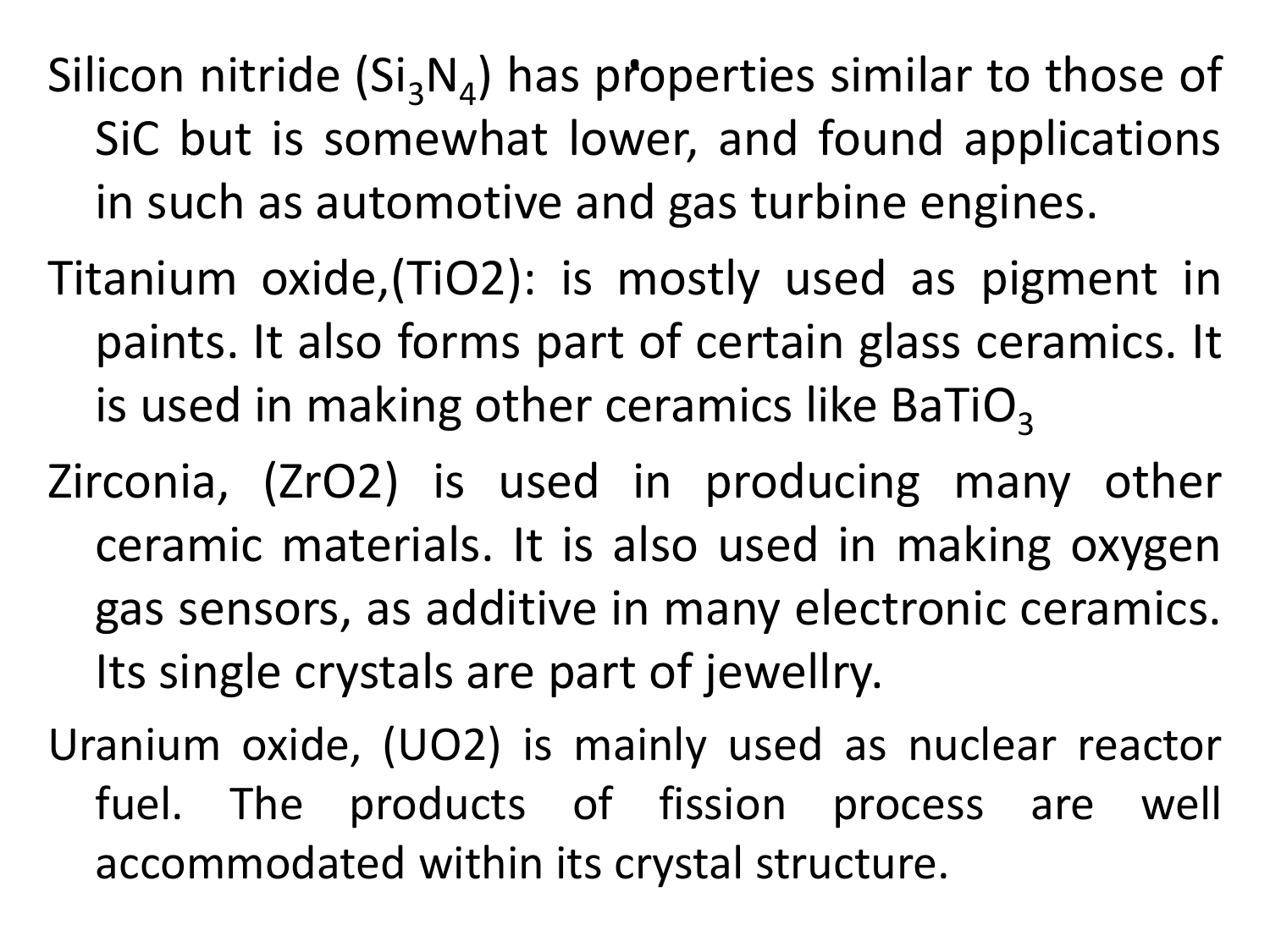Fabrication and processing of ceramics

- Ceramics melt at high temperatures and are brittle Thus cannot be processed by the usual melting, casting and thermo-mechanical processing routes. Most ceramic products are made from ceramic powders. However, post forming shrinkage is much higher in ceramics processing because of the large differential between the final density and the asformed density.
- Glasses, however, are produced by heating the raw materials to an elevated temperature above which melting occurs. Most commercial glasses are of the silica-soda-lime variety.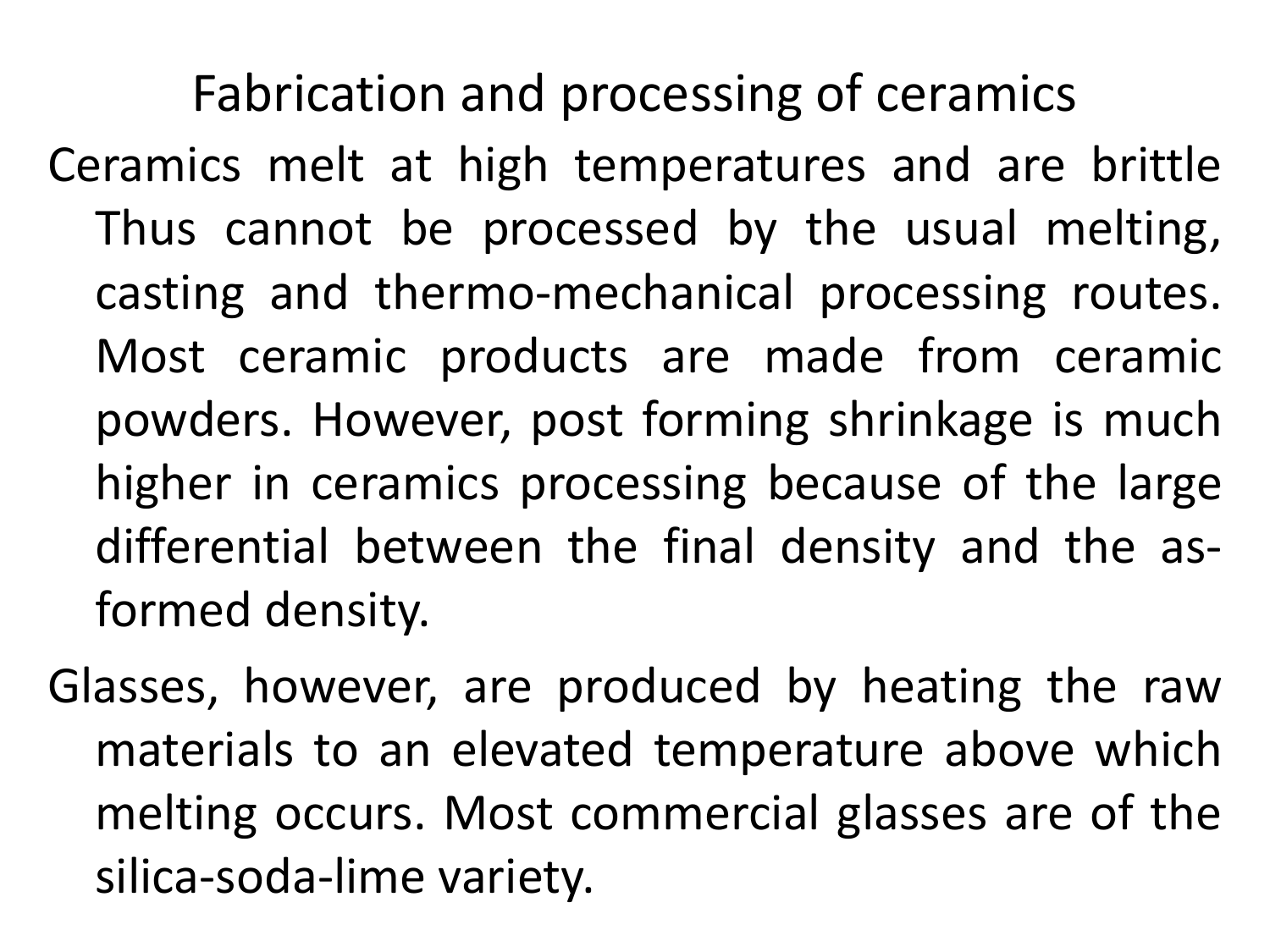.<br>ტ Silica is in the form of common quartz sand, soda ( $Na<sub>2</sub>O$ ) in form of soda ash ( $Na<sub>2</sub>CO<sub>3</sub>$ ) while the lime (CaO) is supplied in form of limestone (CaCO<sub>3</sub>). Different forming methods- pressing, blowing, drawing and fiber forming- are widely used in practice to fabricate glass products. Thick glass objects such as plates and dishes are produced by pressing, while the blowing is used to produce objects like jars, bottles and light bulbs. Drawing is used to form long objects like tubes, rods, fibres etc.

Ceramic processing consists of powder production by milling, followed by fabrication of green product, which is then consolidated to obtain the final piece.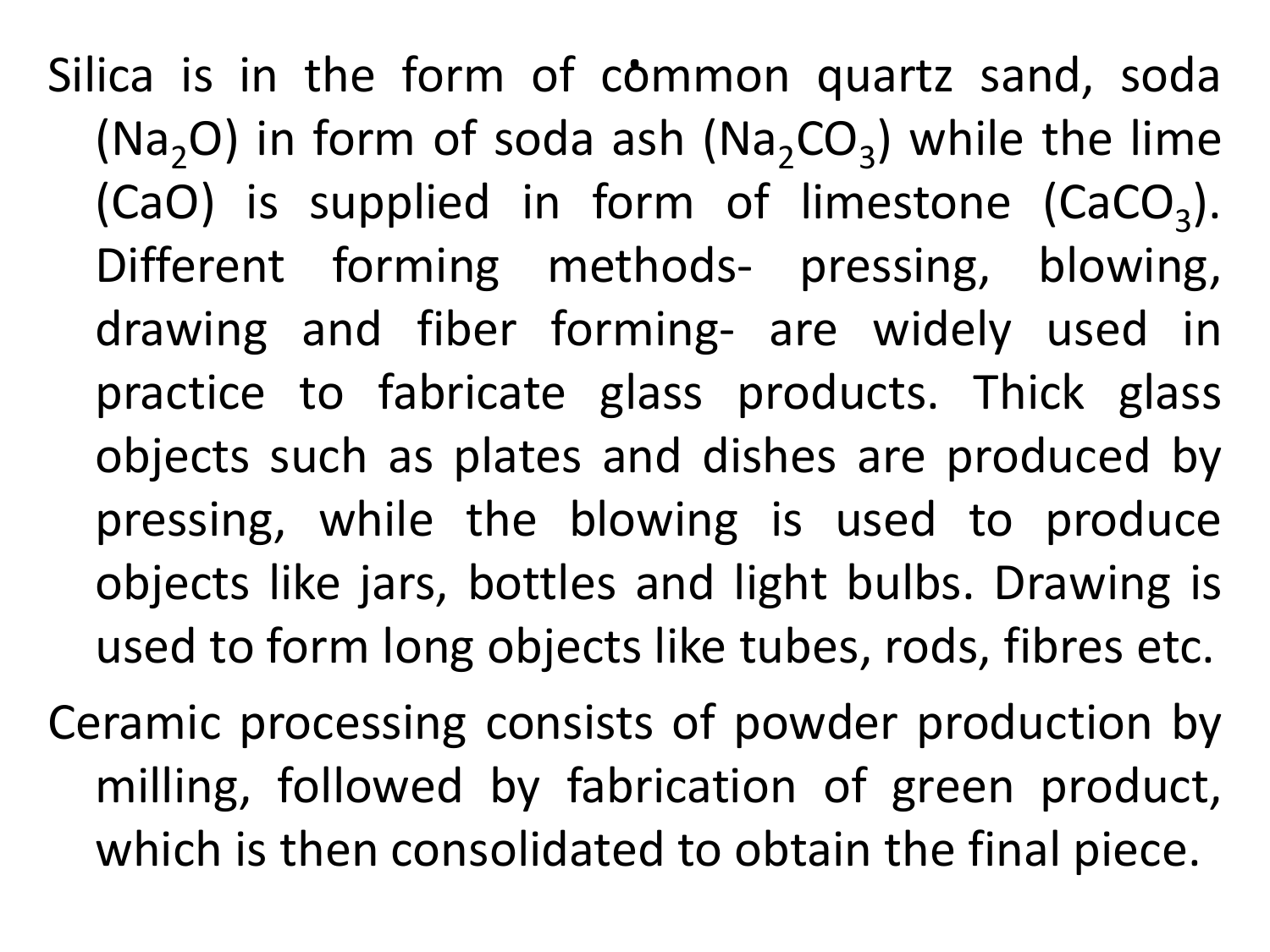Powder is a collection of fine particles. Production of powder involves grinding/milling as-mined raw materials in which particle size is reduced to physically 'liberate' the minerals of interest from the rest of the 'gangue' material blending different powders, drying to form soft agglomerates. Different techniques such as compaction, tape casting, slip casting, injection moulding and extrusion are then used to convert processed powders into a desired shape known as green ceramic. The green ceramic is then consolidated further by heat treatment known as sintering or firing. Wet milling is much more common with ceramic materials than with metals.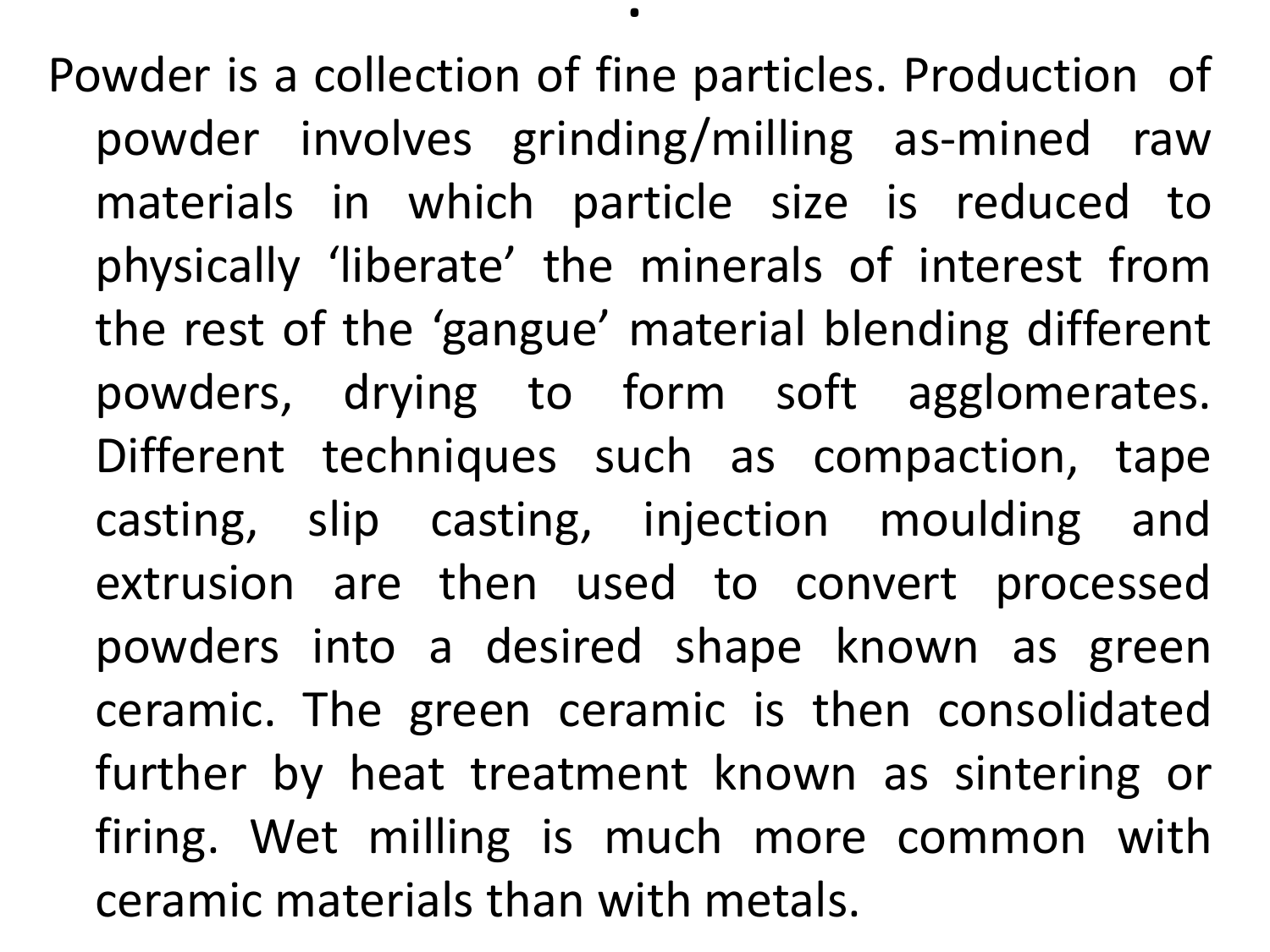- .The combination of dry powders with a liquid such as water is called slurry. Dispersants are added to ease the wet milling operation in a ball-vibratory mill in order to further reduce the particle sizes of the materials.
- Ceramic powders/slurry prepared are shaped using number of techniques, such as casting, compaction, extrusion/hydro-plastic forming, injection moulding. Tape casting, also known as doctor blade process, is used for the production of thin ceramic tapes. In this technique slurry containing ceramic particles, solvent, plasticizers, and binders is then made to flow under a blade and onto a plastic substrate.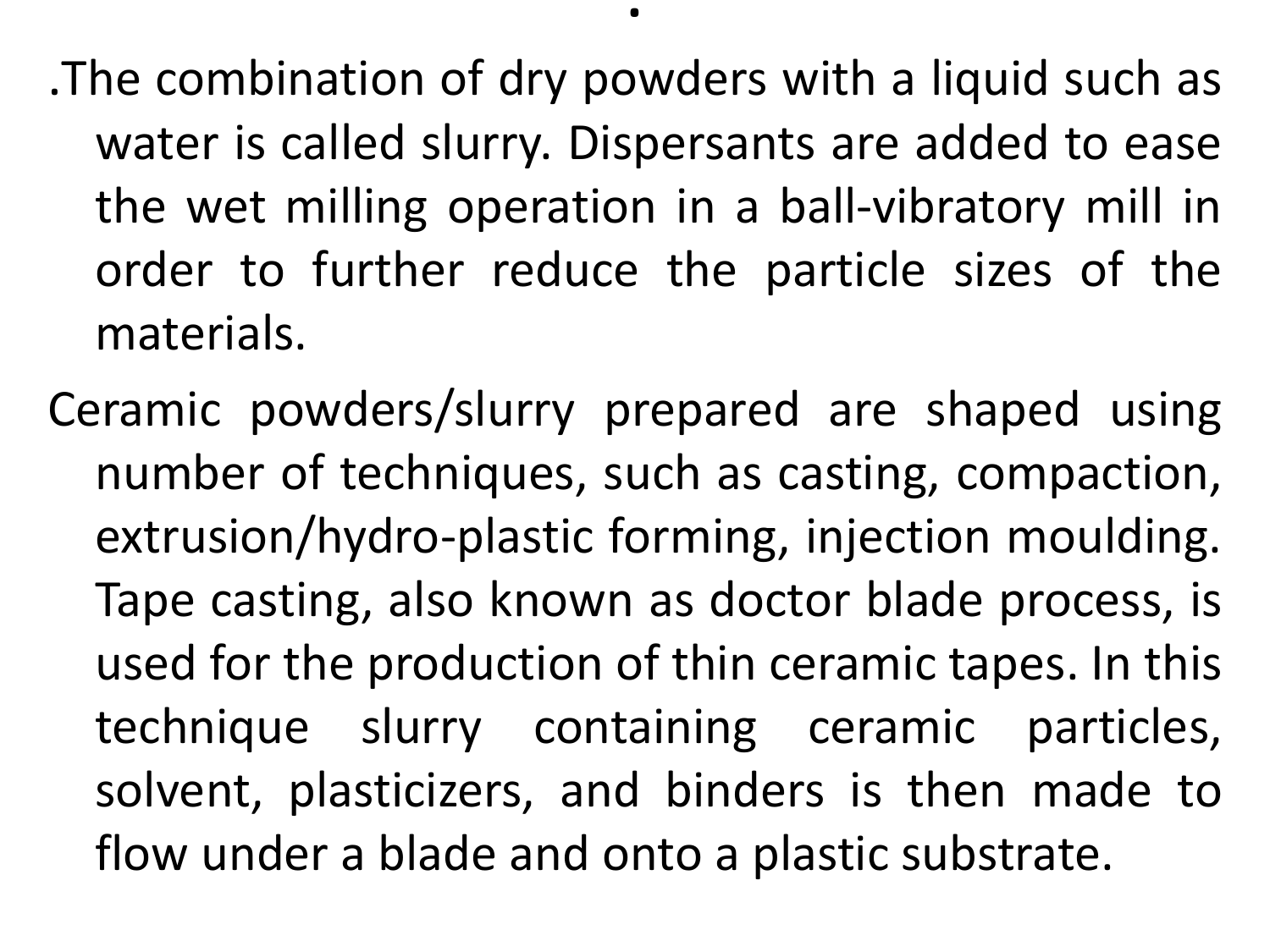The shear thinning slurry spreads under the blade. The tape is then dried using clean hot air. Later-on the tape is subjected to binder burnout and sintering operations. Tape thickness normally range between 0.1 and 2 mm. Commercially important electronic packages based on alumina substrates and barium titanate capacitors are made using this technique.

. .

Slip casting is another technique which uses aqueous slurry, also known as slip, of ceramic powder. The slip is poured into a plaster of Paris (CaSO4:2H2O) mould. As the water from slurry begins to move out by capillary action, a thick mass builds along the mould wall.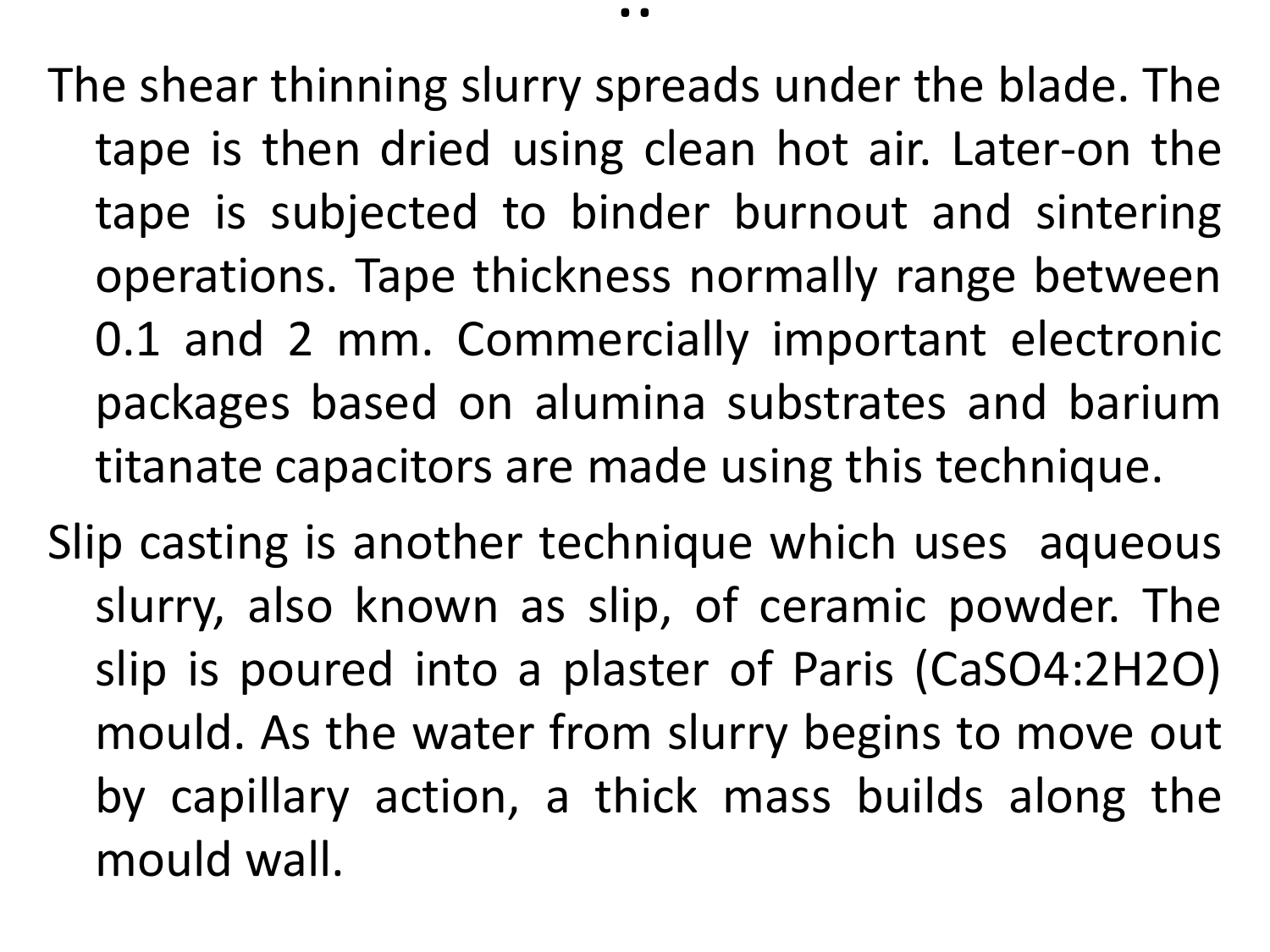When sufficient product thickness is built, the rest of the slurry is poured out (drain casting). It is also possible to continue to pour more slurry in to form a solid piece (solid casting)

Extrusion and injection moulding techniques are used to make products like tubes, bricks, tiles etc The basis for extrusion process is a viscous mixture of ceramic particles, binder and other additives is fed through an extruder where a continuous shape of green ceramic is produced. The product is cut to required lengths and then dried and sintered.

Injection moulding of ceramics is similar to that of polymers.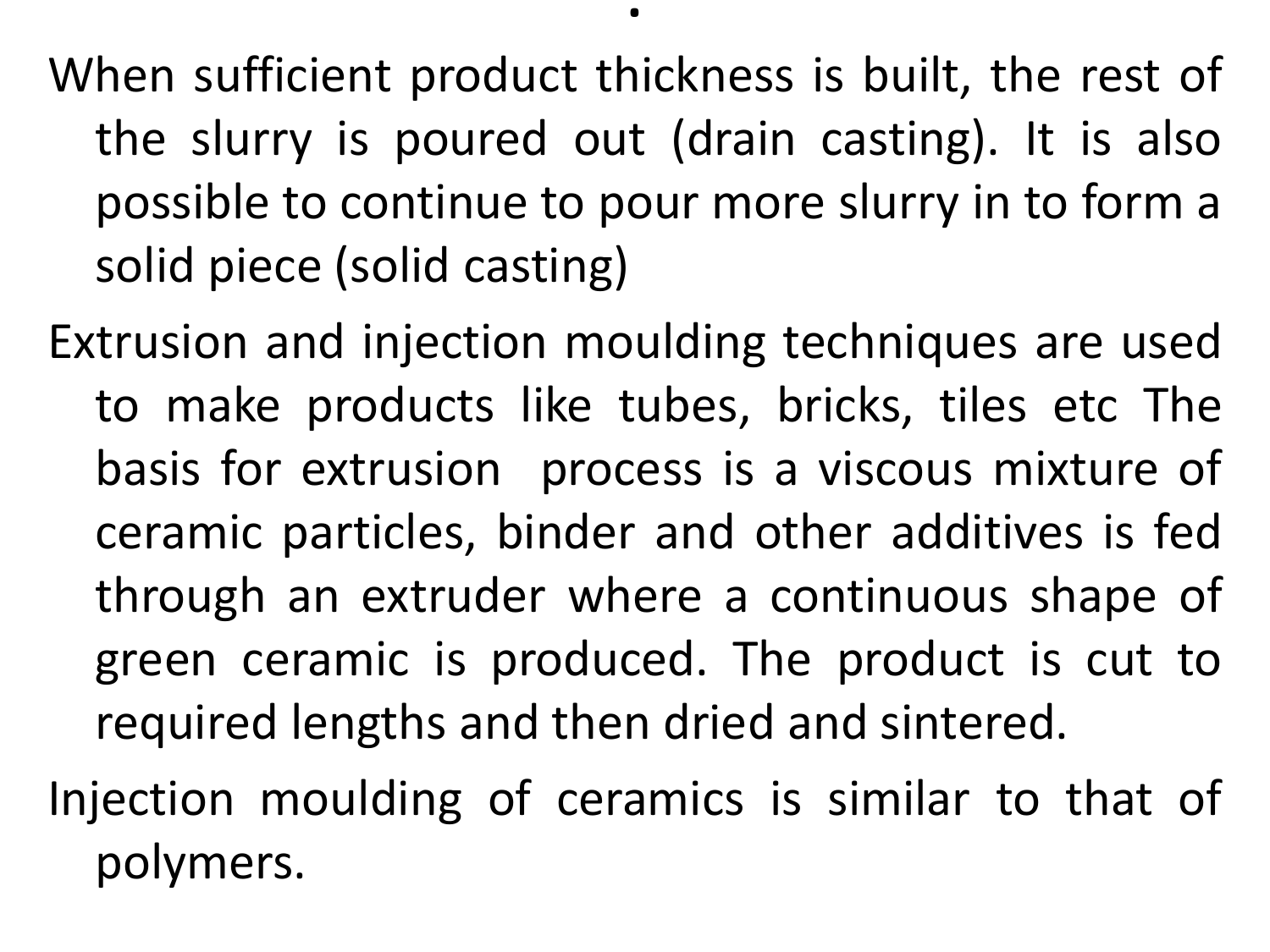.<br>م Ceramic powder is mixed with a plasticizer, a thermoplastic polymer, and additives. Then the mixture is injected into a die with use of an extruder. The polymer is then burnt off and the rest of the ceramic shape is sintered at suitable high temperatures. Ceramic injection moulding is suitable for producing complex shapes.

A popular technique in ceramics to produce simple shapes in large numbers is the combined use of compaction and sintering. E.g electronic ceramics, magnetic ceramics, cutting tools. Compaction is used to make green ceramics with respectable strength and can be handled and machined.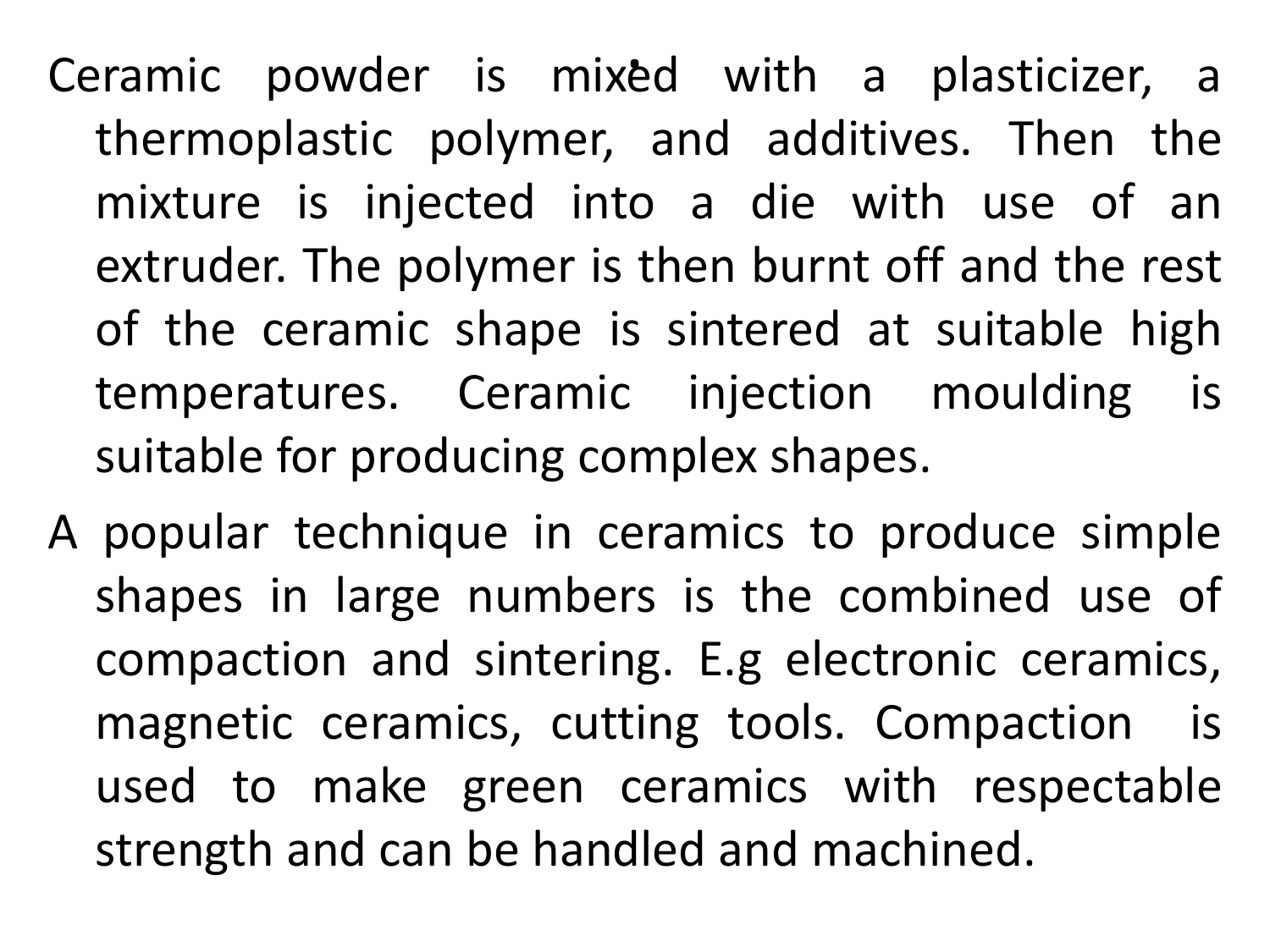Time for compaction varies and depends on the complexity and size of the product. compaction involves applying equal pressure in all directions to a mixture ceramic powder to increase its density. Cold iso-static pressing (CIP) involves application of pressure using oil/fluid at room temperature. The green ceramic is then sintered with or without pressure. . In some instances, compaction and sintering are conducted under pressure at elevated temperatures. This is hot iso-static pressing (HIP), and is used for refractory and covalently bonded ceramics that do not show good bonding characteristics under CIP. HIP is also used when close to none porosity is the requirement.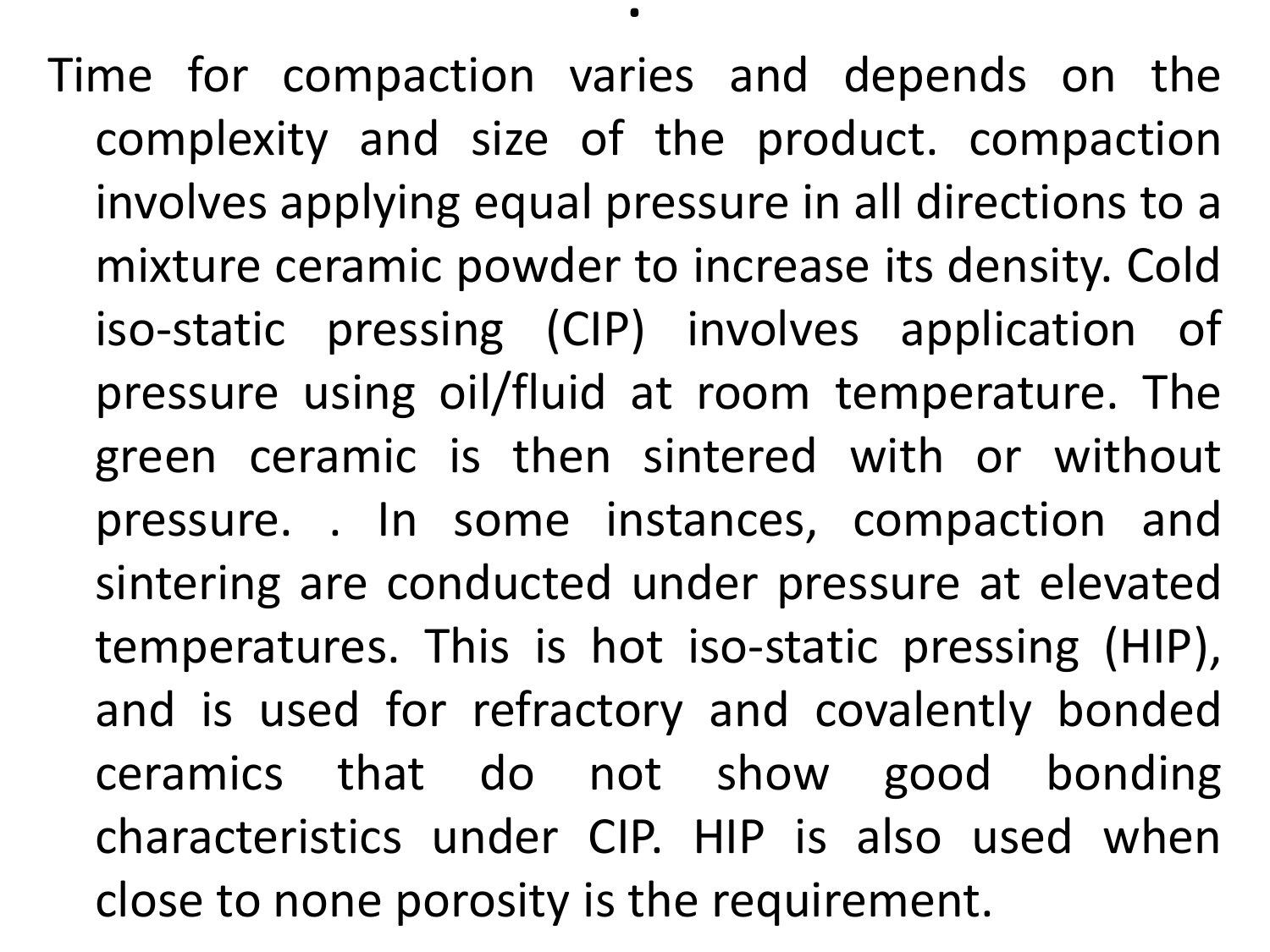Sintering is the firing process applied to green ceramics to increase its strength. It is carried out below the melting temperature thus there is no liquid phase present. During sintering, the green ceramic product shrinks with a reduction in porosity. This leads to an improvement in its mechanical integrity. After pressing, ceramic particles touch one another. During initial stages of sintering, necks form along the contact regions between adjacent particles thus every interstice between particles becomes a pore. The pore channels in the compact grow in size, resulting in a significant increase in strength.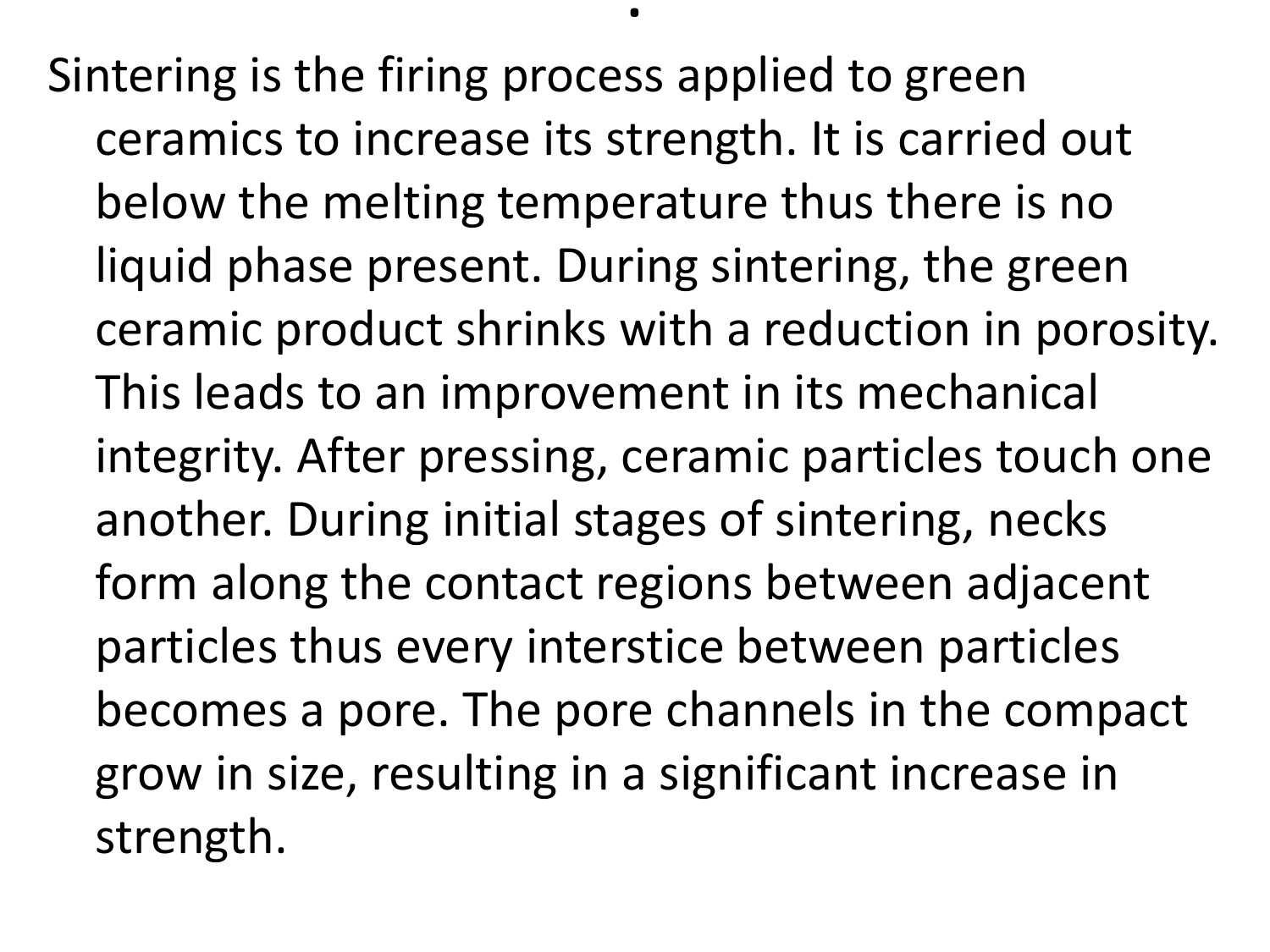With increase in sintering time, pores become smaller in size. The driving force for sintering process is the reduction in total particle surface area, and thus the reduction in total surface energy. During sintering, composition, impurity control and oxidation protection are provided by the use of vacuum conditions or inert gas atmospheres.

- 1. The word 'ceramic' meant for
- (a) soft material (b) hard material (c) burnt material (d) dry material. 2. Not a characteristic property of ceramic material (a) high temperature stability (b) high mechanical strength (c) low elongation (d) low hardness
- 3. Major ingredients of traditional ceramics (a)silica (b) clay (c) feldspar (d) all